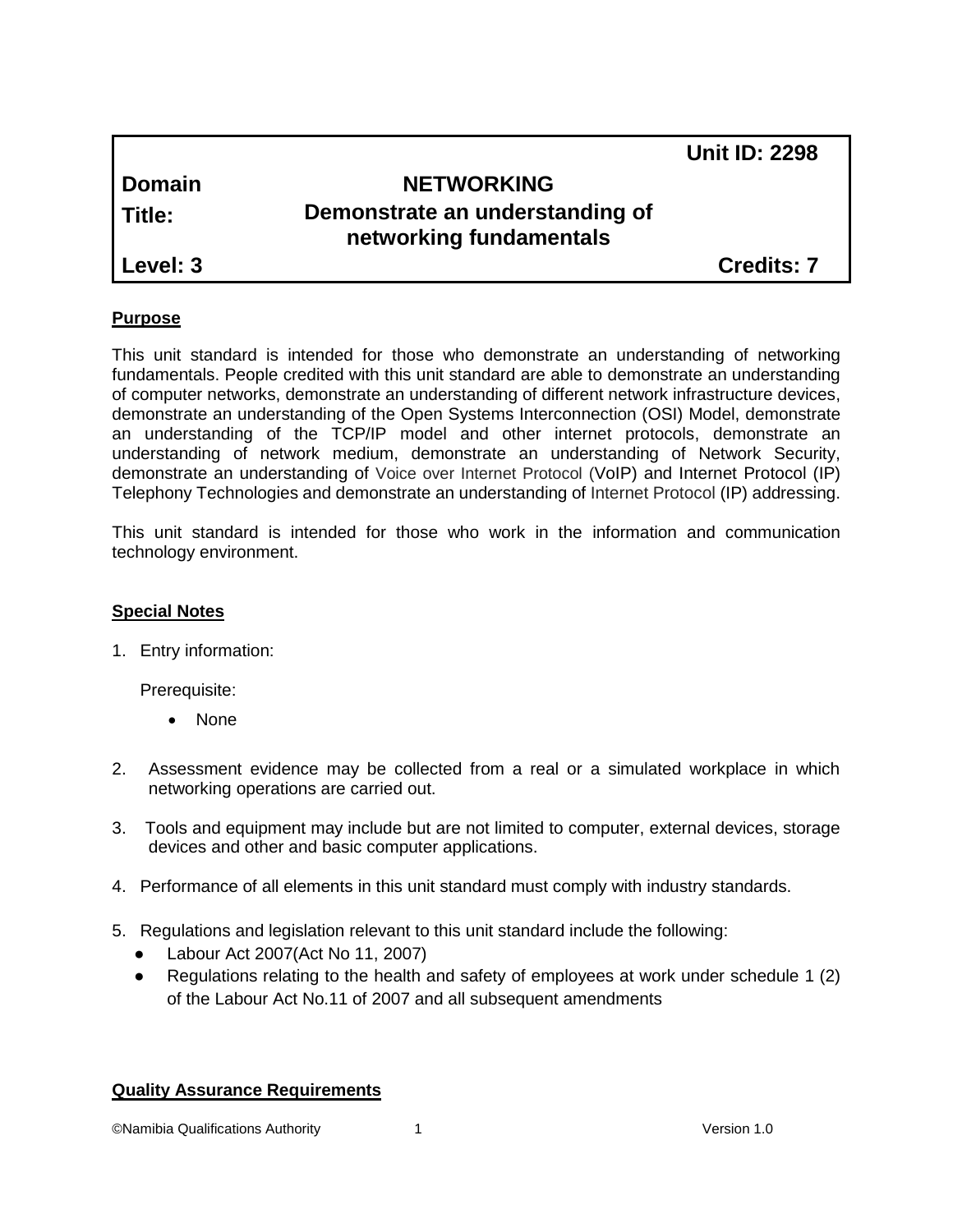This unit standard and others within this sub-field may be awarded by institutions which meet the accreditation requirements set by the Namibia Qualifications Authority and the Namibia Training Authority and which comply with the national assessment and moderation requirements. Details of specific accreditation requirements and the national assessment arrangements are available from the Namibia Qualifications Authority o[n www.namqa.org a](http://www.namqa.org/)nd the Namibia Training Authority on [www.nta.com.na](http://www.nta.com.na/)

## **Elements and Performance Criteria**

## **Element 1: Demonstrate an understanding of computer networks**

## **Range**

Computer Networks may include but are not limited to WAN, LAN, storage area network, metropolitan area network, campus area network and personal area network.

## **Performance Criteria**

- 1.1 Computer network is defined.
- 1.2 Types of computer networks are identified.
- 1.3 Logical and physical network topologies are illustrated using schematics, diagrams and descriptions.

## **Element 2: Demonstrate an understanding of different network infrastructure devices**

## **Range**

Network devices may include but are not limited to network interface card, hubs, switch, bridge, routers and gateways.

## **Performance Criteria**

- 2.1 Network devices are identified.
- 2.2 Functions of network devices are explained.

## **Element 3: Demonstrate an understanding of the Open Systems Interconnection (OSI) model**

## **Performance Criteria**

©Namibia Qualifications Authority 2 Version 1.0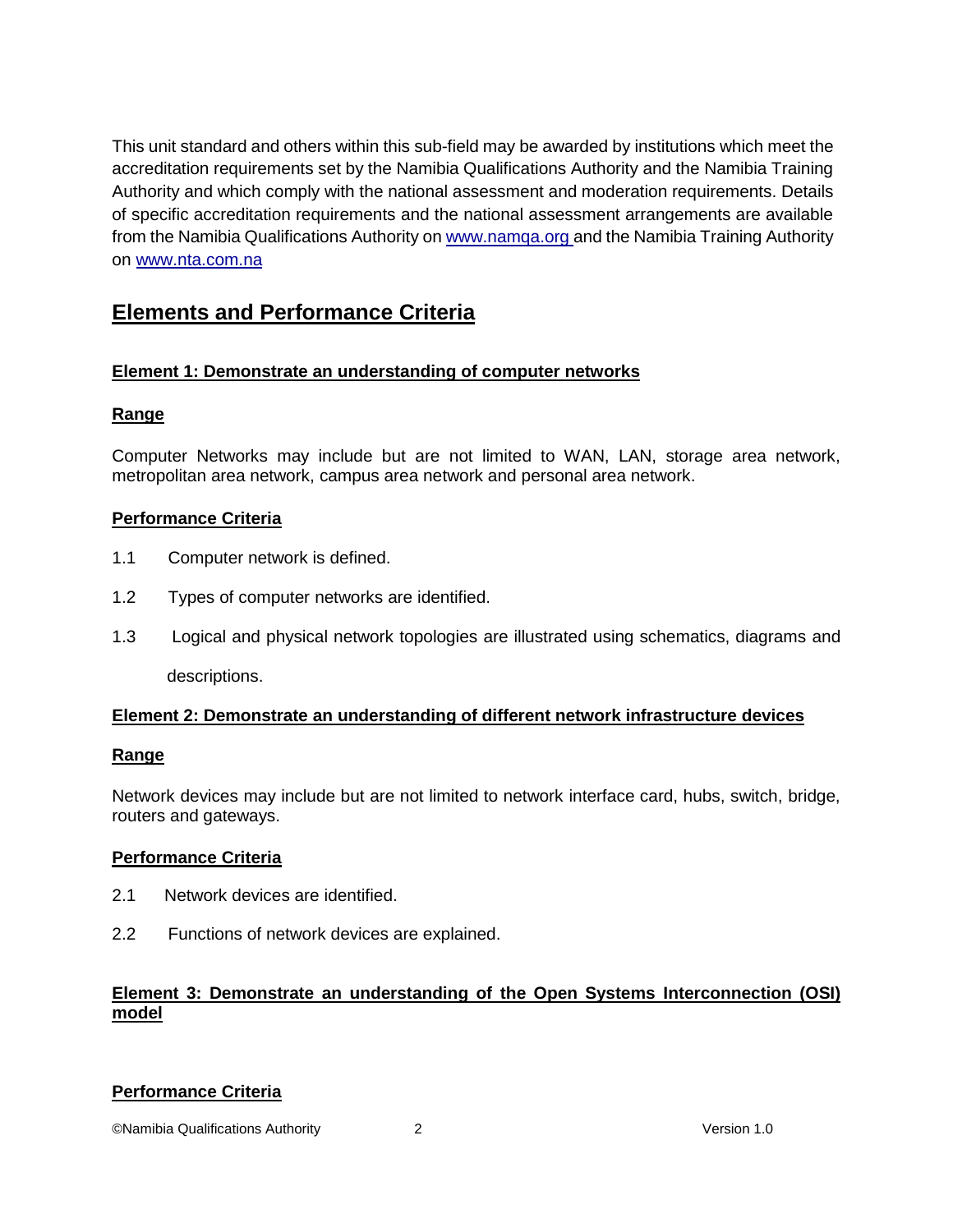- 3.1 OSI model is described.
- 3.2 OSI model layers are outlined and explained.

## **Element 4: Demonstrate an understanding of the TCP/IP model and other internet protocols**

## **Performance Criteria**

- 4.1 TCP/IP model is described.
- 4.2 TCP/IP model layers are outlined and explained.
- 4.3 TCP/IP protocols are outlined.

#### **Element 5: Demonstrate an understanding of network medium**

#### **Performance Criteria**

- 5.1 Different types of network mediums are identified.
- 5.2 Characteristics of network mediums are defined.
- 5.3 Uses of network mediums are explained.

## **Element 6: Demonstrate an understanding of network security**

#### **Performance Criteria**

- 6.1 Network security is defined.
- 6.2 Network security aspects are identified.

#### **Element 7: Demonstrate an understanding of Voice over Internet Protocol (VoIP) and Internet Protocol (IP) telephony technologies**

#### **Performance Criteria**

- 7.1 VoIP and IP telephony technologies are explained.
- 7.2 Functions of VoIP and IP telephony services are outlined.

#### **Element 8: Demonstrate an understanding of Internet Protocol (IP) addressing**

#### **Performance Criteria**

©Namibia Qualifications Authority 3 Version 1.0